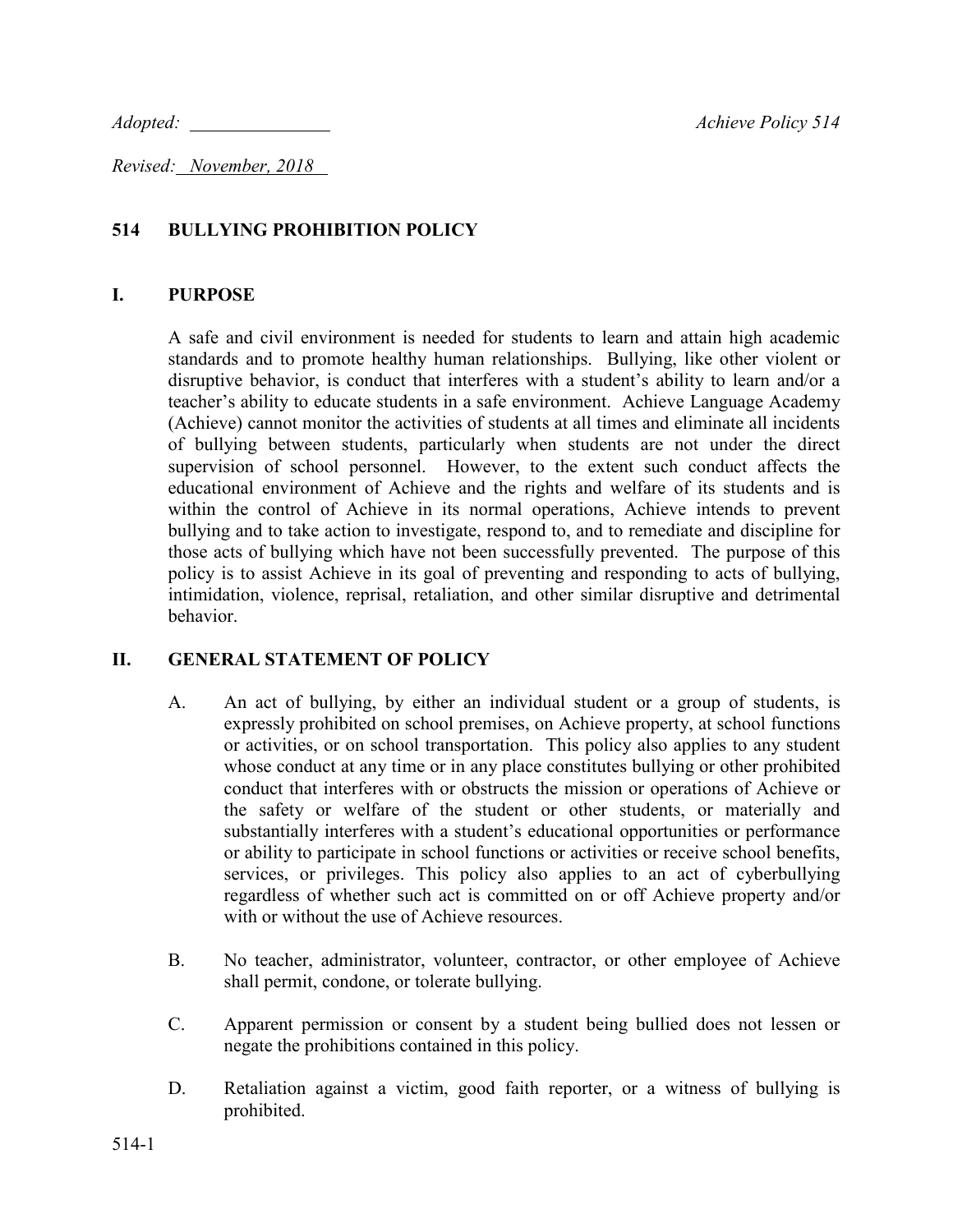- E. False accusations or reports of bullying against another student are prohibited.
- F. A student who engages in an act of bullying, reprisal, retaliation, or knowingly making a false report of bullying shall be subject to discipline or other remedial responses for that act in accordance with Achieve's policies and procedures, including Achieve's discipline policy. A teacher, administrator, volunteer, contractor, or other employee of Achieve who permits, condones, or tolerates bullying or engages in an act of reprisal, retaliation, or knowingly making a false report of bullying shall be subject to disciplinary action. Achieve may take into account the following factors:
	- 1. The developmental ages and maturity levels of the parties involved;
	- 2. The levels of harm, surrounding circumstances, and nature of the behavior;
	- 3. Past incidences or past or continuing patterns of behavior;
	- 4. The relationship between the parties involved; and
	- 5. The context in which the alleged incidents occurred.

Consequences for students who commit acts of bullying or other prohibited conduct may range from remedial responses or positive behavioral interventions up to and including suspension and/or expulsion. Achieve shall employ researchbased developmentally appropriate best practices that include preventative and remedial measures and effective discipline for deterring violations of this policy, apply throughout Achieve, and foster student, parent, and community participation.

Consequences for employees who permit, condone, or tolerate bullying or engage in an act of reprisal or intentional false reporting of bullying may result in disciplinary action up to and including termination or discharge.

Consequences for other individuals engaging in prohibited acts of bullying may include, but not be limited to, exclusion from Achieve property and events.

G. Achieve will act to investigate all complaints of bullying reported to Achieve and will discipline or take appropriate action against any student, teacher, administrator, volunteer, contractor, or other employee of Achieve who is found to have violated this policy.

### **III. DEFINITIONS**

For purposes of this policy, the definitions included in this section apply.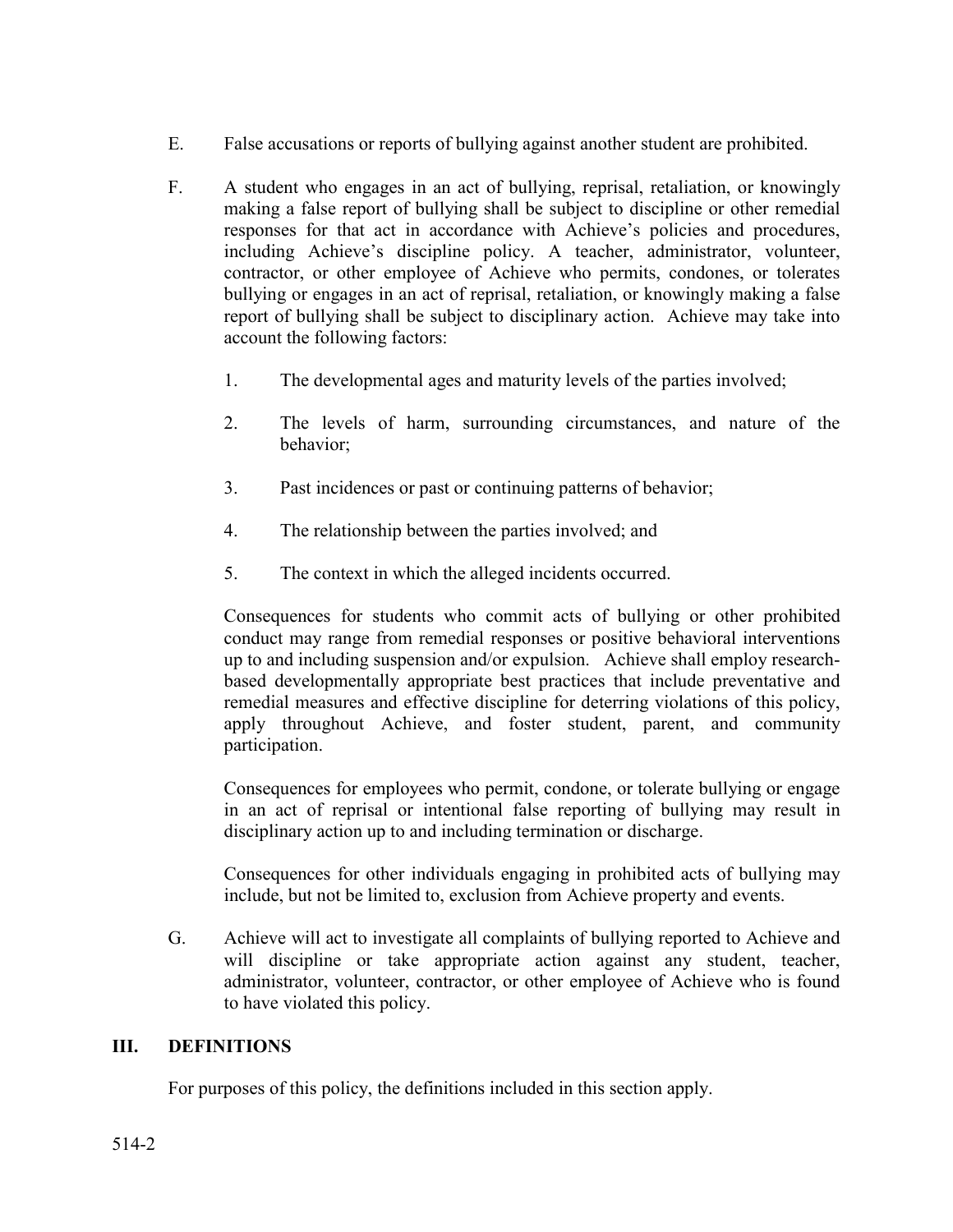- A. "Bullying" means intimidating, threatening, abusive, or harming conduct that is objectively offensive and:
	- 1. an actual or perceived imbalance of power exists between the student engaging in the prohibited conduct and the target of the prohibited conduct, and the conduct is repeated or forms a pattern; or
	- 2. materially and substantially interferes with a student's educational opportunities or performance or ability to participate in school functions or activities or receive school benefits, services, or privileges.

The term, "bullying," specifically includes cyberbullying as defined in this policy.

- B. "Cyberbullying" means bullying using technology or other electronic communication, including, but not limited to, a transfer of a sign, signal, writing, image, sound, or data, including a post on a social network Internet website or forum, transmitted through a computer, cell phone, or other electronic device. The term applies to prohibited conduct which occurs on school premises, on Achieve property, at school functions or activities, on school transportation, or on school computers, networks, forums, and mailing lists, or off school premises to the extent that it substantially and materially disrupts student learning or the school environment.
- C. "Immediately" means as soon as possible but in no event longer than one school day.
- D. "Intimidating, threatening, abusive, or harming conduct" means, but is not limited to, conduct that does the following:
	- 1. Causes physical harm to a student or a student's property or causes a student to be in reasonable fear of harm to person or property;
	- 2. Under Minnesota common law, violates a student's reasonable expectation of privacy, defames a student, or constitutes intentional infliction of emotional distress against a student; or
	- 3. Is directed at any student or students, including those based on a person's actual or perceived race, ethnicity, color, creed, religion, national origin, immigration status, sex, marital status, familial status, socioeconomic status, physical appearance, sexual orientation including gender identity and expression, academic status related to student performance, disability, or status with regard to public assistance, age, or any additional characteristic defined in the Minnesota Human Rights Act (MHRA). However, prohibited conduct need not be based on any particular characteristic defined in this paragraph or the MHRA.
- E. "On school premises, on Achieve property, at school functions or activities, or on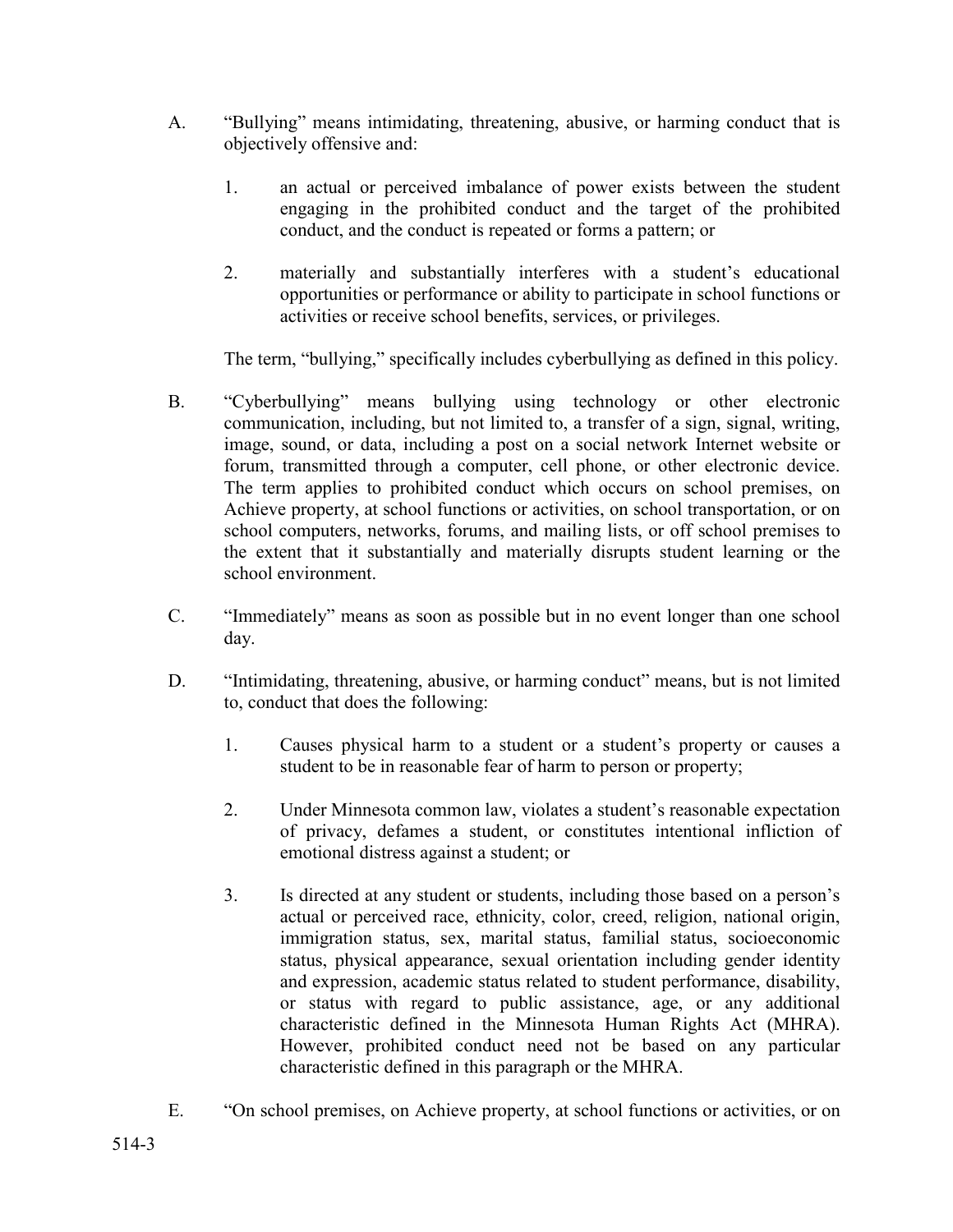school transportation" means all Achieve buildings, school grounds, and school property or property immediately adjacent to school grounds, school bus stops, school buses, school vehicles, school contracted vehicles, or any other vehicles approved for Achieve purposes, the area of entrance or departure from school grounds, premises, or events, and all school-related functions, school-sponsored activities, events, or trips. Achieve property also may mean a student's walking route to or from school for purposes of attending school or school-related functions, activities, or events. While prohibiting bullying at these locations and events, Achieve does not represent that it will provide supervision or assume liability at these locations and events.

- F. "Prohibited conduct" means bullying or cyberbullying as defined in this policy or retaliation or reprisal for asserting, alleging, reporting, or providing information about such conduct or knowingly making a false report about bullying.
- G. "Remedial response" means a measure to stop and correct prohibited conduct, prevent prohibited conduct from recurring, and protect, support, and intervene on behalf of a student who is the target or victim of prohibited conduct.
- H. "Student" means a student enrolled in Achieve.

## **IV. REPORTING PROCEDURE**

- A. Any student who believes he or she has been the target or victim of bullying should report the alleged acts immediately to an appropriate Achieve official designated by this policy. A person may report bullying anonymously. However, Achieve may not rely solely on an anonymous report to determine discipline or other remedial responses. Any teacher, administrator, volunteer, contractor, or other employee of Achieve with knowledge or belief of conduct that may constitute bullying or prohibited conduct under this policy shall report the alleged acts immediately to an appropriate Achieve official.
- B. Achieve encourages the reporting party or complainant to use the report form available from the principal or building supervisor of each building or available in the main office, but oral reports shall be considered complaints as well.
- C. The building principal, the principal's designee, or the building supervisor (hereinafter the "building report taker") is the person responsible for receiving reports of bullying or other prohibited conduct at the building level. Any person may report bullying or other prohibited conduct directly to the Achieve human rights officer or the Executive Director. If the complaint involves the building report taker, the complaint shall be made or filed directly with the Executive Director or the Achieve human rights officer by the reporting party or complainant.

The building report taker shall ensure that this policy and its procedures, practices, consequences, and sanctions are fairly and fully implemented and shall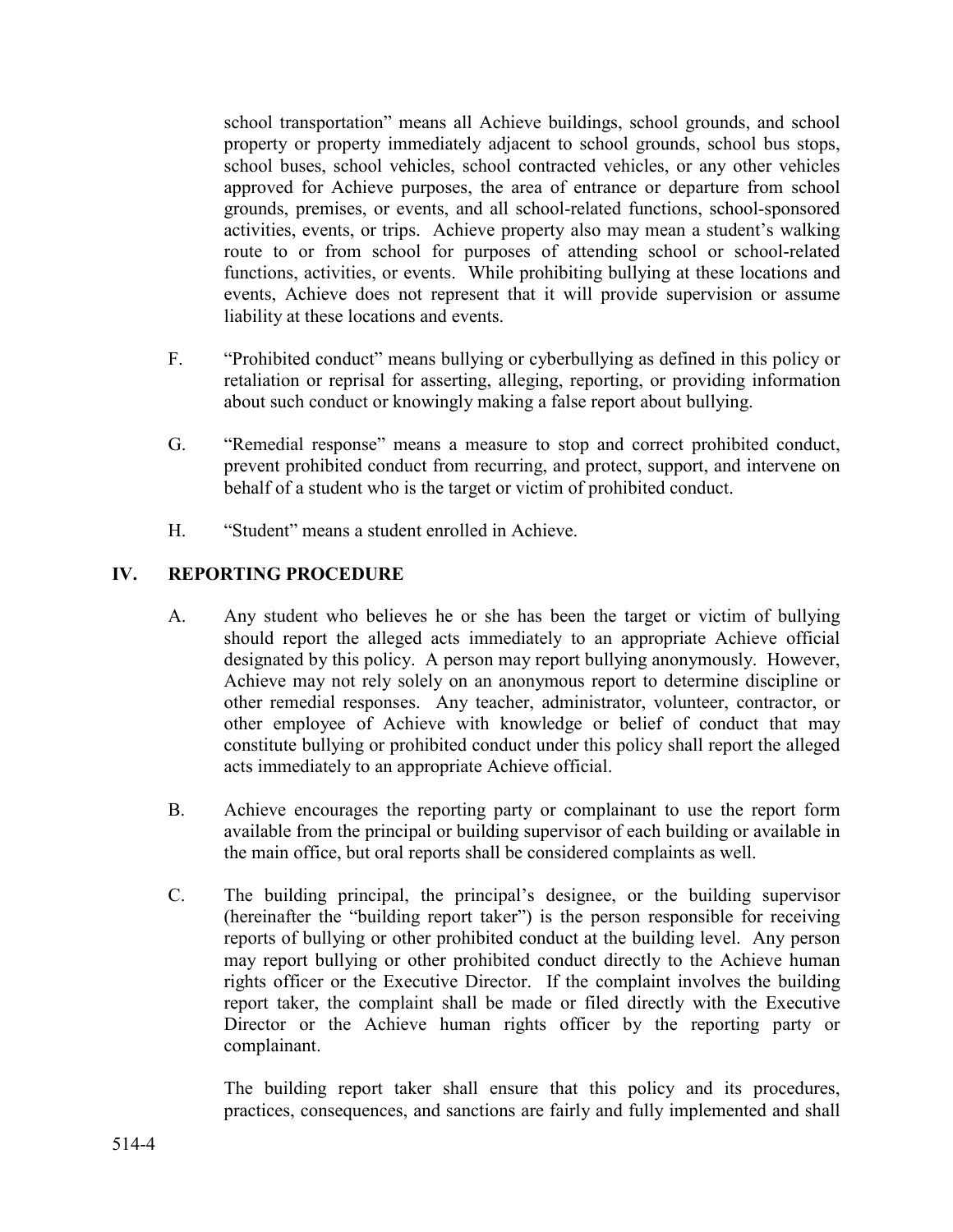serve as the primary contact on policy and procedural matters. The building report taker or a third party designated by Achieve shall be responsible for the investigation. The building report taker shall provide information about available community resources to the target or victim of the bullying or other prohibited conduct, the perpetrator, and other affected individuals as appropriate.

- D. A teacher, school administrator, volunteer, contractor, or other school employee shall be particularly alert to possible situations, circumstances, or events that might include bullying. Any such person who witnesses, observes, receives a report of, or has other knowledge or belief of conduct that may constitute bullying or other prohibited conduct shall make reasonable efforts to address and resolve the bullying or prohibited conduct and shall inform the building report taker immediately. Achieve personnel who fail to inform the building report taker of conduct that may constitute bullying or other prohibited conduct or who fail to make reasonable efforts to address and resolve the bullying or prohibited conduct in a timely manner may be subject to disciplinary action.
- E. Reports of bullying or other prohibited conduct are classified as private educational and/or personnel data and/or confidential investigative data and will not be disclosed except as permitted by law. The building report taker, in conjunction with the responsible authority, shall be responsible for keeping and regulating access to any report of bullying and the record of any resulting investigation.
- F. Submission of a good faith complaint or report of bullying or other prohibited conduct will not affect the complainant's or reporter's future employment, grades, work assignments, or educational or work environment.
- G. Achieve will respect the privacy of the complainant(s), the individual(s) against whom the complaint is filed, and the witnesses as much as possible, consistent with Achieve's obligation to investigate, take appropriate action, and comply with any legal disclosure obligations.

# **V. ACHIEVE ACTION**

- A. Within three school days of the receipt of a complaint or report of bullying or other prohibited conduct, Achieve shall undertake or authorize an investigation by the building report taker or a third party designated by Achieve.
- B. The building report taker or other appropriate Achieve officials may take immediate steps, at their discretion, to protect the target or victim of the bullying or other prohibited conduct, the complainant, the reporter, and students or others, pending completion of an investigation of the bullying or other prohibited conduct, consistent with applicable law.
- C. The alleged perpetrator of the bullying or other prohibited conduct shall be allowed the opportunity to present a defense during the investigation or prior to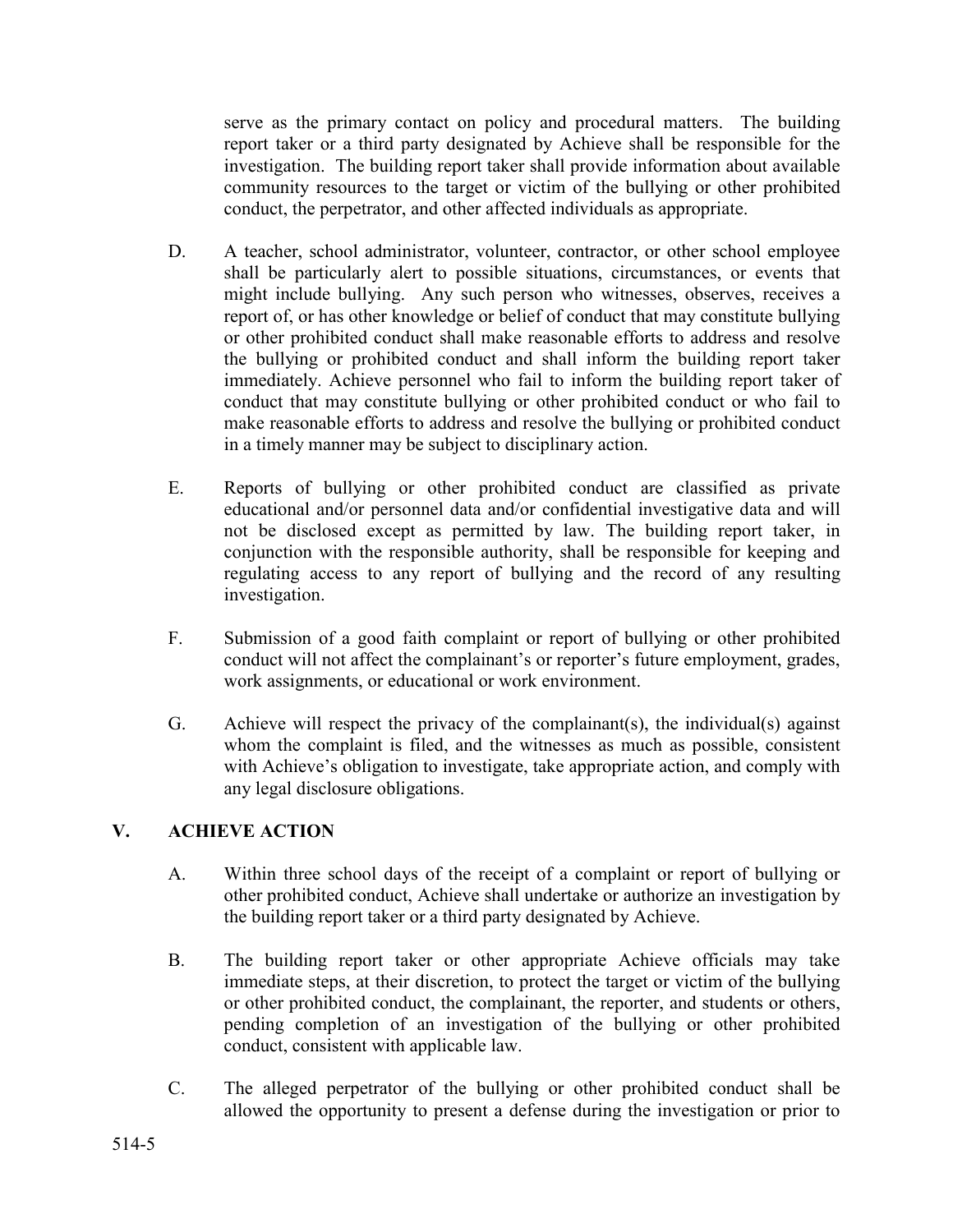the imposition of discipline or other remedial responses.

- D. Upon completion of an investigation that determines that bullying or other prohibited conduct has occurred, Achieve will take appropriate action. Such action may include, but is not limited to, warning, suspension, exclusion, expulsion, transfer, remediation, termination, or discharge. Disciplinary consequences will be sufficiently severe to try to deter violations and to appropriately discipline prohibited conduct. Remedial responses to the bullying or other prohibited conduct shall be tailored to the particular incident and nature of the conduct and shall take into account the factors specified in Section II.F. of this policy. Achieve action taken for violation of this policy will be consistent with the requirements of applicable statutory authority, including the Minnesota Pupil Fair Dismissal Act; the student discipline policy and other applicable Achieve policies; and applicable regulations.
- E. Achieve is not authorized to disclose to a victim private educational or personnel data regarding an alleged perpetrator who is a student or employee of Achieve. School officials will notify the parent(s) or guardian(s) of students who are targets of bullying or other prohibited conduct and the parent(s) or guardian(s) of alleged perpetrators of bullying or other prohibited conduct who have been involved in a reported and confirmed bullying incident of the remedial or disciplinary action taken, to the extent permitted by law.
- F. In order to prevent or respond to bullying or other prohibited conduct committed by or directed against a child with a disability, Achieve shall, when determined appropriate by the child's individualized education program (IEP) team or Section 504 team, allow the child's IEP or Section 504 plan to be drafted to address the skills and proficiencies the child needs as a result of the child's disability to allow the child to respond to or not to engage in bullying or other prohibited conduct.

### **VI. RETALIATION OR REPRISAL**

Achieve will discipline or take appropriate action against any student, teacher, administrator, volunteer, contractor, or other employee of Achieve who commits an act of reprisal or who retaliates against any person who asserts, alleges, or makes a good faith report of alleged bullying or prohibited conduct, who provides information about bullying or prohibited conduct, who testifies, assists, or participates in an investigation of alleged bullying or prohibited conduct, or who testifies, assists, or participates in a proceeding or hearing relating to such bullying or prohibited conduct. Retaliation includes, but is not limited to, any form of intimidation, reprisal, harassment, or intentional disparate treatment. Disciplinary consequences will be sufficiently severe to deter violations and to appropriately discipline the individual(s) who engaged in the prohibited conduct. Remedial responses to the prohibited conduct shall be tailored to the particular incident and nature of the conduct and shall take into account the factors specified in Section II.F. of this policy.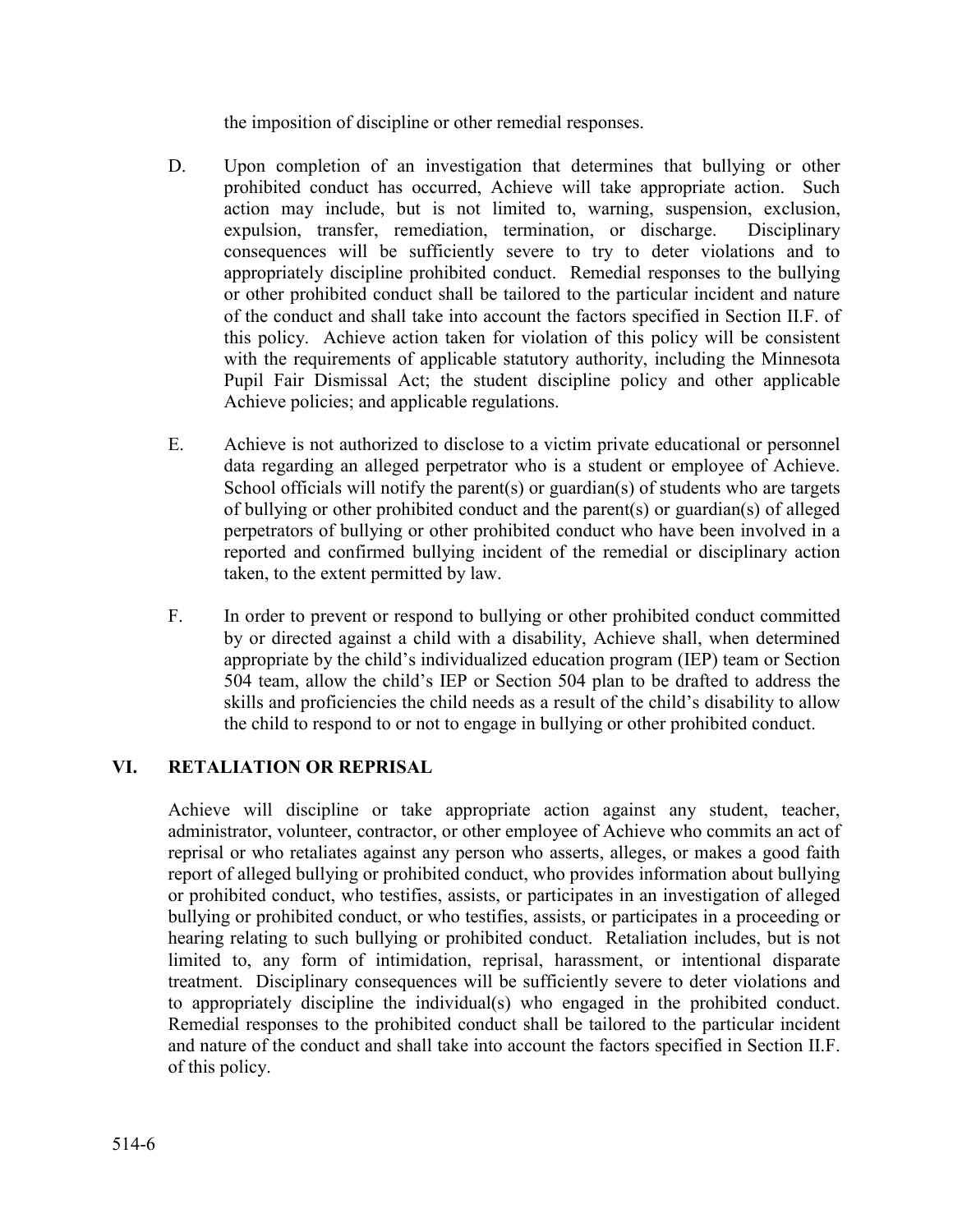### **VII. TRAINING AND EDUCATION**

- A. Achieve shall discuss this policy with school personnel and volunteers and provide appropriate training to Achieve personnel regarding this policy. Achieve shall establish a training cycle for school personnel to occur during a period not to exceed every three school years. Newly employed school personnel must receive the training within the first year of their employment with Achieve. Achieve or a school administrator may accelerate the training cycle or provide additional training based on a particular need or circumstance. This policy shall be included in employee handbooks, training materials, and publications on school rules, procedures, and standards of conduct, which materials shall also be used to publicize this policy.
- B. Achieve shall require ongoing professional development, consistent with Minn. Stat. § 122A.60, to build the skills of all school personnel who regularly interact with students to identify, prevent, and appropriately address bullying and other prohibited conduct. Such professional development includes, but is not limited to, the following:
	- 1. Developmentally appropriate strategies both to prevent and to immediately and effectively intervene to stop prohibited conduct;
	- 2. The complex dynamics affecting a perpetrator, target, and witnesses to prohibited conduct;
	- 3. Research on prohibited conduct, including specific categories of students at risk for perpetrating or being the target or victim of bullying or other prohibited conduct in school;
	- 4. The incidence and nature of cyberbullying; and
	- 5. Internet safety and cyberbullying.
- C. Achieve annually will provide education and information to students regarding bullying, including information regarding this Achieve policy prohibiting bullying, the harmful effects of bullying, and other applicable initiatives to prevent bullying and other prohibited conduct.
- D. The administration of Achieve is directed to implement programs and other initiatives to prevent bullying, to respond to bullying in a manner that does not stigmatize the target or victim, and to make resources or referrals to resources available to targets or victims of bullying.
- E. The administration is encouraged to provide developmentally appropriate instruction and is directed to review programmatic instruction to determine if adjustments are necessary to help students identify and prevent or reduce bullying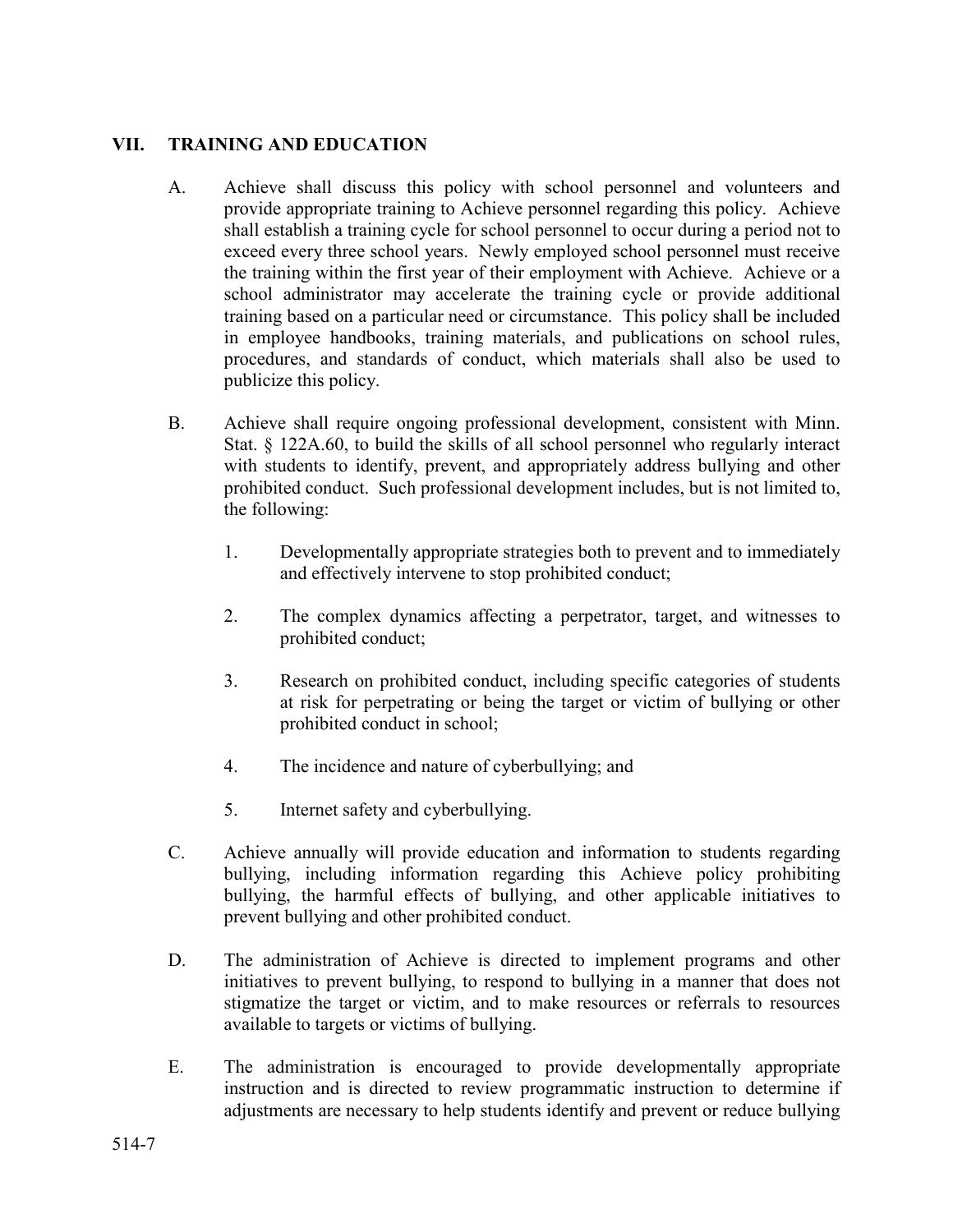and other prohibited conduct, to value diversity in school and society, to develop and improve students' knowledge and skills for solving problems, managing conflict, engaging in civil discourse, and recognizing, responding to, and reporting bullying or other prohibited conduct, and to make effective prevention and intervention programs available to students.

The administration must establish strategies for creating a positive school climate and use evidence-based social-emotional learning to prevent and reduce discrimination and other improper conduct.

F. Affected students and their parents may have rights under state and federal data practices laws to obtain access to data related to an incident and to contest the accuracy or completeness of the data.

### **VIII. NOTICE**

- A. Achieve will give annual notice of this policy to students, parents or guardians, and staff, and this policy shall appear in the student handbook.
- B. This policy or a summary thereof must be conspicuously posted in the administrative offices of Achieve and the office of each school.
- C. This policy must be given to each school employee and independent contractor who regularly interacts with students at the time of initial employment with Achieve.
- D. Notice of the rights and responsibilities of students and their parents under this policy must be included in the student discipline policy distributed to parents at the beginning of each school year.
- E. This policy shall be available to all parents and other school community members in an electronic format in the languages appearing on Achieve's website.
- F. Achieve shall provide an electronic copy of its most recently amended policy to the Commissioner of Education.

### **IX. POLICY REVIEW**

To the extent practicable, the Achieve Board shall, on a cycle consistent with other Achieve policies, review and revise this policy. The policy shall be made consistent with Minn. Stat. § 121A.031 and other applicable law. Revisions shall be made in consultation with students, parents, and community organizations.

#### *Legal References:* Minn. Stat. Ch. 13 (Minnesota Government Data Practices Act) Minn. Stat. § 120A.05, Subds. 9, 11, 13, and 17 (Definition of Public School)